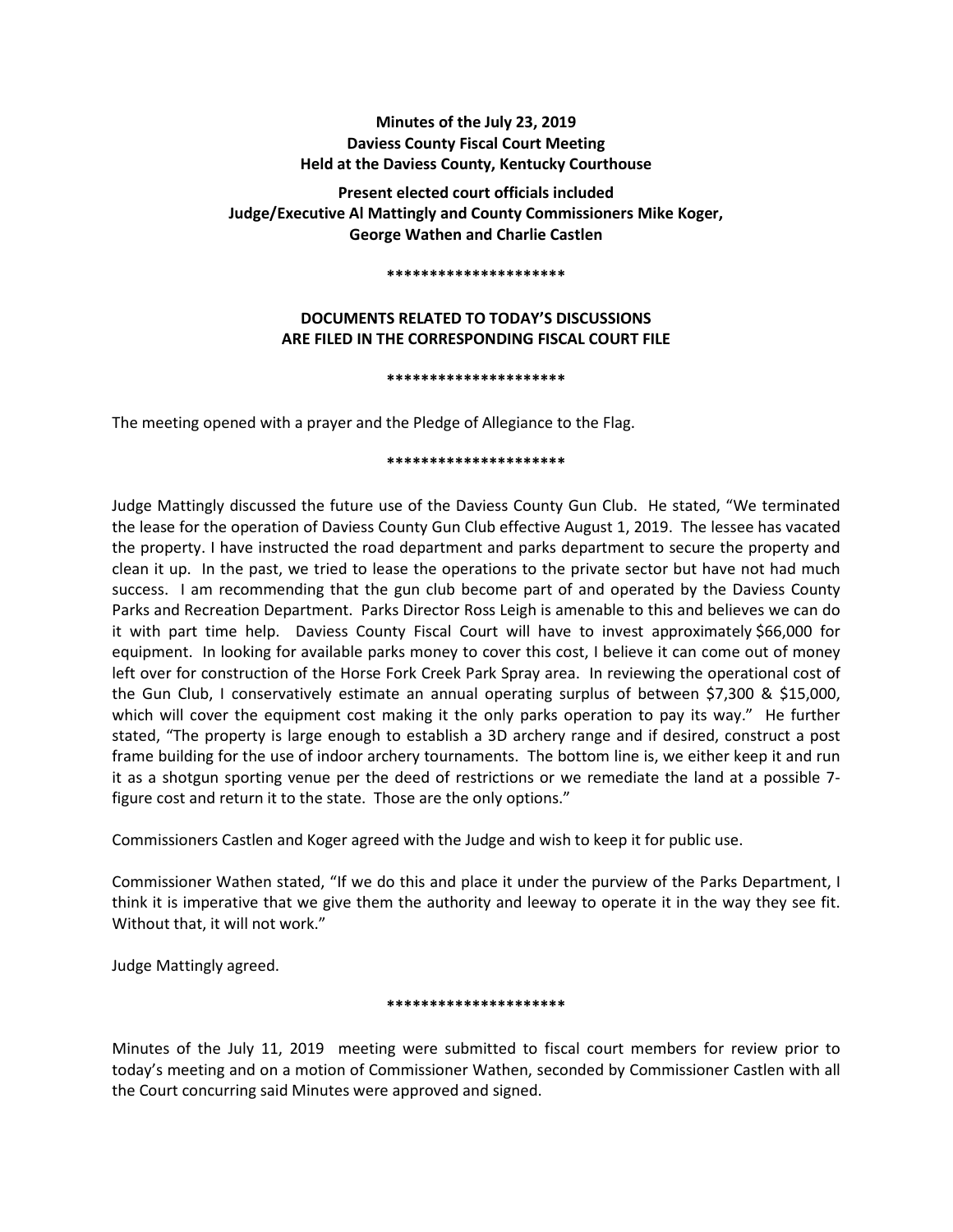**\*\*\*\*\*\*\*\*\*\*\*\*\*\*\*\*\*\*\*\*\***

**By a motion of Commissioner Castlen, seconded by Commissioner Wathen,** the court considered for approval; all Claims for all Departments.

**Without further discussion, Judge/Executive Mattingly called for a vote on the motion. All members of the court voted in favor; motion passed.** 

#### **\*\*\*\*\*\*\*\*\*\*\*\*\*\*\*\*\*\*\*\*\***

**By a motion of Commissioner Wathen, seconded by Commissioner Castlen,** the court considered for approval; Treasurer's Report and Settlement for FY 2019.

**Without further discussion, Judge/Executive Mattingly called for a vote on the motion. All members of the court voted in favor; motion passed.** 

**\*\*\*\*\*\*\*\*\*\*\*\*\*\*\*\*\*\*\*\*\***

**By a motion of Commissioner Koger, seconded by Commissioner Castlen,** the court considered for approval; Fund Transfers.

**Without further discussion, Judge/Executive Mattingly called for a vote on the motion. All members of the court voted in favor; motion passed.** 

#### **\*\*\*\*\*\*\*\*\*\*\*\*\*\*\*\*\*\*\*\*\***

**By a motion of Commissioner Castlen, seconded by Commissioner Wathen,** the court considered for approval; Administrative Code Amendment regarding Fleet Maintenance Education Incentive Policy as follows:

The Fleet Maintenance Education Incentive Policy encourages personal development through education so that employees can maintain and improve job-related skills or enhance their ability. Daviess County will provide educational assistance to all regular full time employees in the fleet maintenance department. To maintain eligibility, employees must remain on the active payroll and performing their job satisfactorily. Employee's in the fleet maintenance department must complete 10 educational credit hours to receive a \$0.50 per hour pay raise. Only 10 credit hours may be submitted each 12 month period. The maximum education increase is \$2.50 per hour. Pre-approval from the Fleet Maintenance Department Head and County/Judge Executive for all eligible educational courses and credit hours is required. Employee completes 10 credit hours for year 1 and receives a \$.50 per hour pay raise. The same employee completes an additional 10 credit hours and will receive an additional \$.50 per hour no sooner than 12 months from the prior educational incentive increase, for a total of \$1.00 per hour. This continues until the employee reaches the maximum educational increase of \$2.50 per hour."

The court indicated their full support of this new policy as it incentivizes current and future mechanics to work for the county.

**Without further discussion, Judge/Executive Mattingly called for a vote on the motion. All members of the court voted in favor; motion passed.** 

**\*\*\*\*\*\*\*\*\*\*\*\*\*\*\*\*\*\*\*\*\***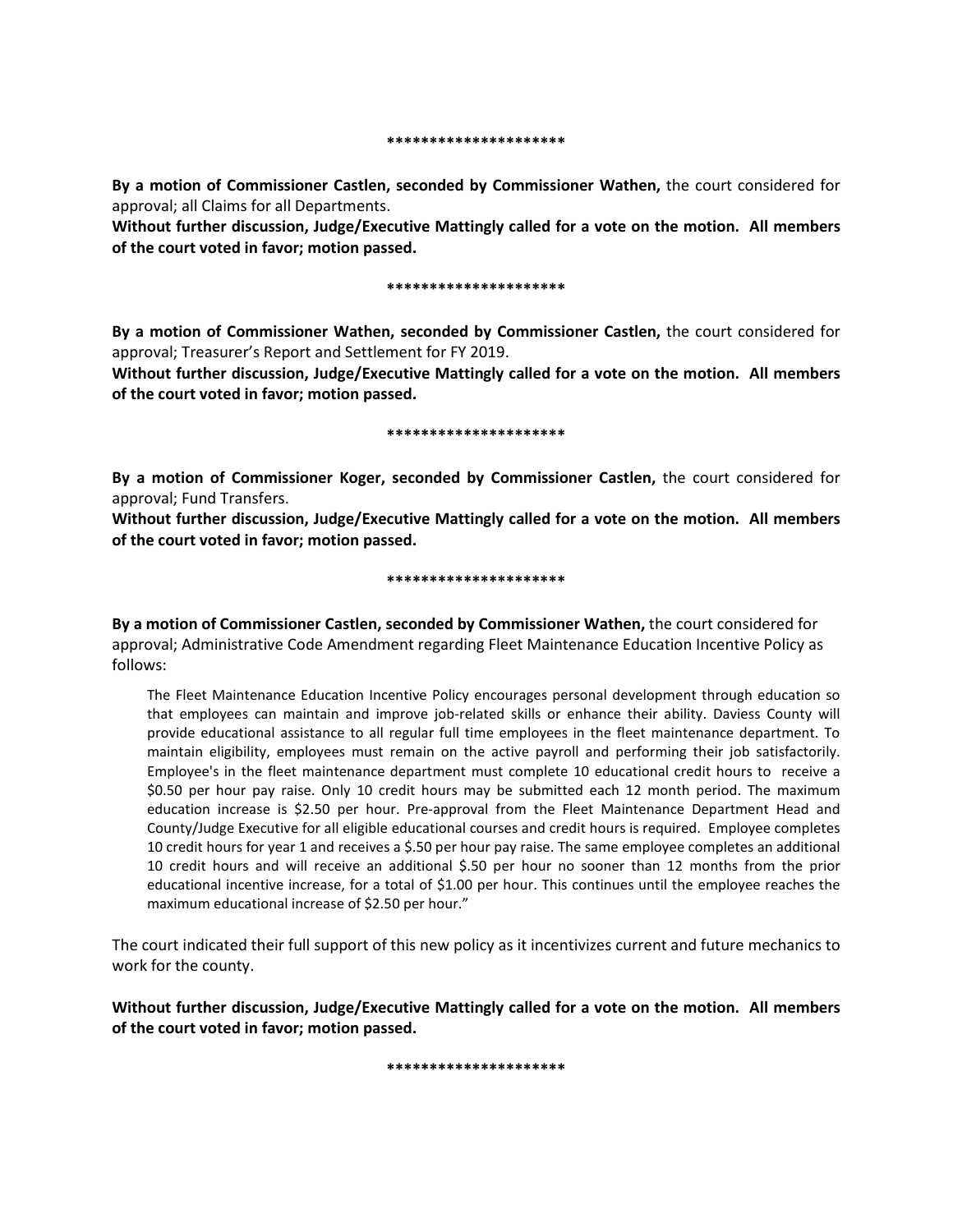**By a motion of Commissioner Wathen, seconded by Commissioner Castlen,** the court considered for approval; **Resolution #23-2019** and Agreement with KYTC regarding Flex Funds for \$299,232.

County Engineer Brasher stated, "These dollars will be used to improve approximately 6 miles of roadways on portions of Hayden Lane, Morgantown Road, and Wayne Bridge Road.

**Without further discussion, Judge/Executive Mattingly called for a vote on the motion. All members of the court voted in favor; motion passed.** 

#### **\*\*\*\*\*\*\*\*\*\*\*\*\*\*\*\*\*\*\*\*\***

**By a motion of Commissioner Koger, seconded by Commissioner Castlen,** the court considered for approval; AmeriCorps Host Agency Agreement benefitting the Homeless Council of the Ohio Valley. **Without further discussion, Judge/Executive Mattingly called for a vote on the motion. All members of the court voted in favor; motion passed.** 

#### **\*\*\*\*\*\*\*\*\*\*\*\*\*\*\*\*\*\*\*\*\***

*\*Due to a possible conflict of interest, Commissioner Koger excused himself from the courtroom before the following and returned, upon request, following the item's vote:* 

**By a motion of Commissioner Castlen, seconded by Commissioner Wathen,** the court considered for approval; Amended MOA with Hollison.

David Smith stated, "Hollison is a relatively new small local business who received Daviess County Economic Development funds contingent upon various factors including hiring a specific number of employees. Unfortunately, their largest customer backed out on them so they have changed their business focus and have requested an extension on the original agreement."

Judge Mattingly noted that their new focus relates to probiotics in animal feed. He sees no benefit in denying their request.

Mr. Smith added, "They have obtained a large contract for this new product that will begin in October 2020."

**Without further discussion, Judge/Executive Mattingly called for a vote on the motion. All members of the court voted in favor; motion passed.** 

*\*Commissioner Koger returned to the courtroom.* 

### **\*\*\*\*\*\*\*\*\*\*\*\*\*\*\*\*\*\*\*\*\***

**By a motion of Commissioner Castlen, seconded by Commissioner Wathen,** the court considered for approval; Declare Surplus Inventory and Include Scheduled Items in the 2019 Fall Auction Listing. **Without further discussion, Judge/Executive Mattingly called for a vote on the motion. All members of the court voted in favor; motion passed.** 

**\*\*\*\*\*\*\*\*\*\*\*\*\*\*\*\*\*\*\*\*\***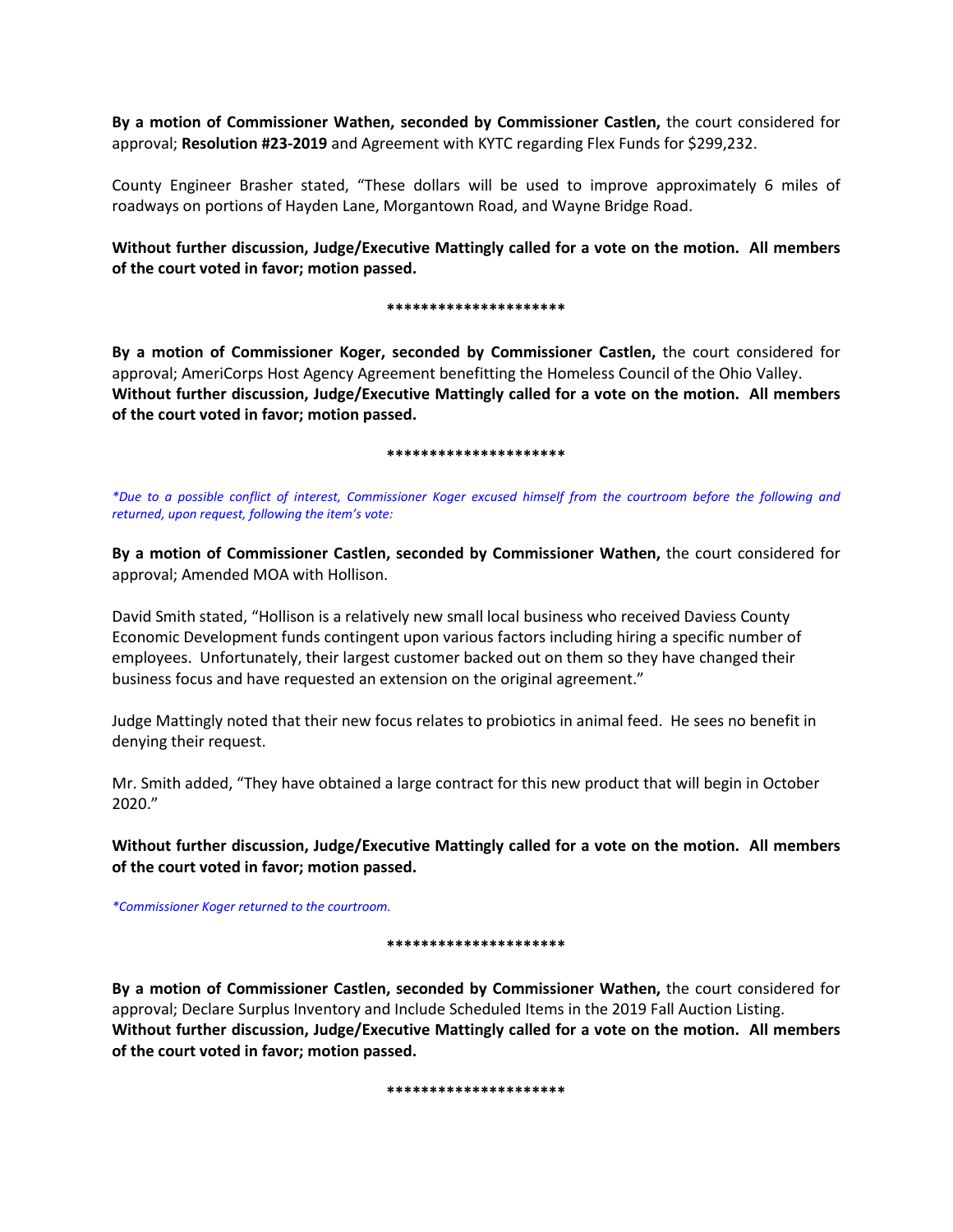**By a motion of Commissioner Castlen, seconded by Commissioner Wathen,** the court considered for approval; Award the following:

- Bid No. 20-2019: Two New Tandem Dump Trucks (Road) to Sternberg International for \$243,060.
- Bid No. 21-2019: Mechanical Front Wheel Drive Backhoe Loader (Road) to Erb Equipment for \$92,891.78.
- Bid No. 22-2019: One New Excavator (Road) to Rudd Equipment for \$189,850.
- Bid No. 23-2019: One New Tandem Roller & Trailer (Road) to Whayne Supply for \$30,615.
- Bid No. 24-2019: One New 4WD ½ Ton Pickup Truck (Road) to Pogue Chevrolet for \$27,773
- Bid No. 25-2019: Municipal Snow Plow Equipment (Road) to IMPCO for \$47,560.18.
- Bid No. 26-2019: Concrete Crushing Services (Annual) to Complete Demolition Services for \$3.750/ton

**Without further discussion, Judge/Executive Mattingly called for a vote on the motion. All members of the court voted in favor; motion passed.** 

### **\*\*\*\*\*\*\*\*\*\*\*\*\*\*\*\*\*\*\*\*\***

**By a motion of Commissioner Wathen, seconded by Commissioner Castlen,** the court considered for approval; Bid No. 28-2019: New Skeet Shooting Trap Set (Parks) to Howell Shooting for \$57,039.55. **Without further discussion, Judge/Executive Mattingly called for a vote on the motion. All members of the court voted in favor; motion passed.** 

### **\*\*\*\*\*\*\*\*\*\*\*\*\*\*\*\*\*\*\*\*\***

**By a motion of Commissioner Wathen, seconded by Commissioner Castlen,** the court considered for approval; RFQ 005-2019: Wood Grinding Services (Landfill) to PGC Mulch, LLC for \$13.90/ton **Without further discussion, Judge/Executive Mattingly called for a vote on the motion. All members of the court voted in favor; motion passed.** 

## **\*\*\*\*\*\*\*\*\*\*\*\*\*\*\*\*\*\*\*\*\***

**By a motion of Commissioner Wathen, seconded by Commissioner Koger,** the court considered for approval; **Reject** Bid No. 27-2019: Judicial Center Window Seal Replacement.

Purchasing Agent Jordan Johnson noted that the single bid received exceeded the expected budgeted amount and recommended it be rejected. He suggested the court review the project under an altered scope of work.

**Without further discussion, Judge/Executive Mattingly called for a vote on the motion. All members of the court voted in favor; motion passed.** 

## **\*\*\*\*\*\*\*\*\*\*\*\*\*\*\*\*\*\*\*\*\***

**By a motion of Commissioner Koger, seconded by Commissioner Wathen,** the court considered for approval; **Second Reading of KOC A.96.01(2019); 13-2019** - Budget Amendment No. 1.

Treasurer Hendrix stated, "This budget amendment incorporates the County Attorney's recent grant award of \$77,000 and \$10,000 donation from River Valley Behavioral Health both for a new mental health court."